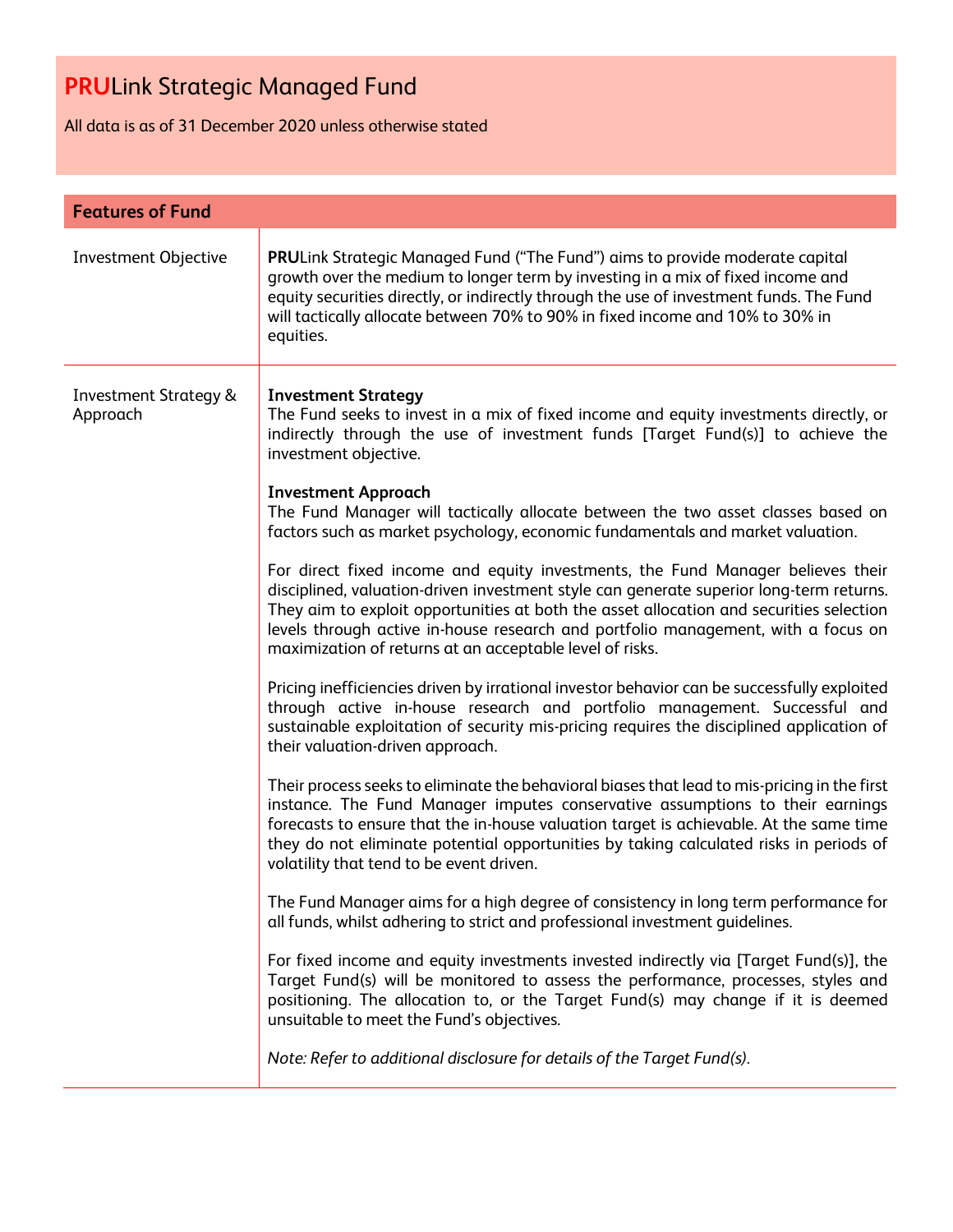All data is as of 31 December 2020 unless otherwise stated

| <b>Asset Allocation</b> | The Fund will invest between 70% and 90% of the Fund's NAV in fixed income<br>directly, or indirectly via [Target Fund(s)] as determined by the Fund Manager.<br>The Fund will also invest between 10% and 30% of the Fund's NAV in equities<br>directly, or indirectly via [Target Fund(s)] as determined by the Fund Manager.<br>The balance of the Fund's NAV will be invested in liquid assets. |
|-------------------------|-----------------------------------------------------------------------------------------------------------------------------------------------------------------------------------------------------------------------------------------------------------------------------------------------------------------------------------------------------------------------------------------------------|
| Performance Benchmark   | 80% Maybank 12 Month Fixed Deposit Rate and<br>20% Financial Times Stock Exchange Bursa Malaysia Top 100 Index (FBM100)<br>more information on benchmark kindly refer to www.maybank2u.com.my and<br>For<br>www.bursamalaysia.com/market                                                                                                                                                            |
| <b>Fund Manager</b>     | Eastspring Investments Berhad (531241-U)                                                                                                                                                                                                                                                                                                                                                            |

| <b>Fees &amp; Charges</b>     |            |  |  |  |  |
|-------------------------------|------------|--|--|--|--|
| <b>Fund Management Charge</b> | 1.10% p.a. |  |  |  |  |
| Other Charge, if any          | Nil        |  |  |  |  |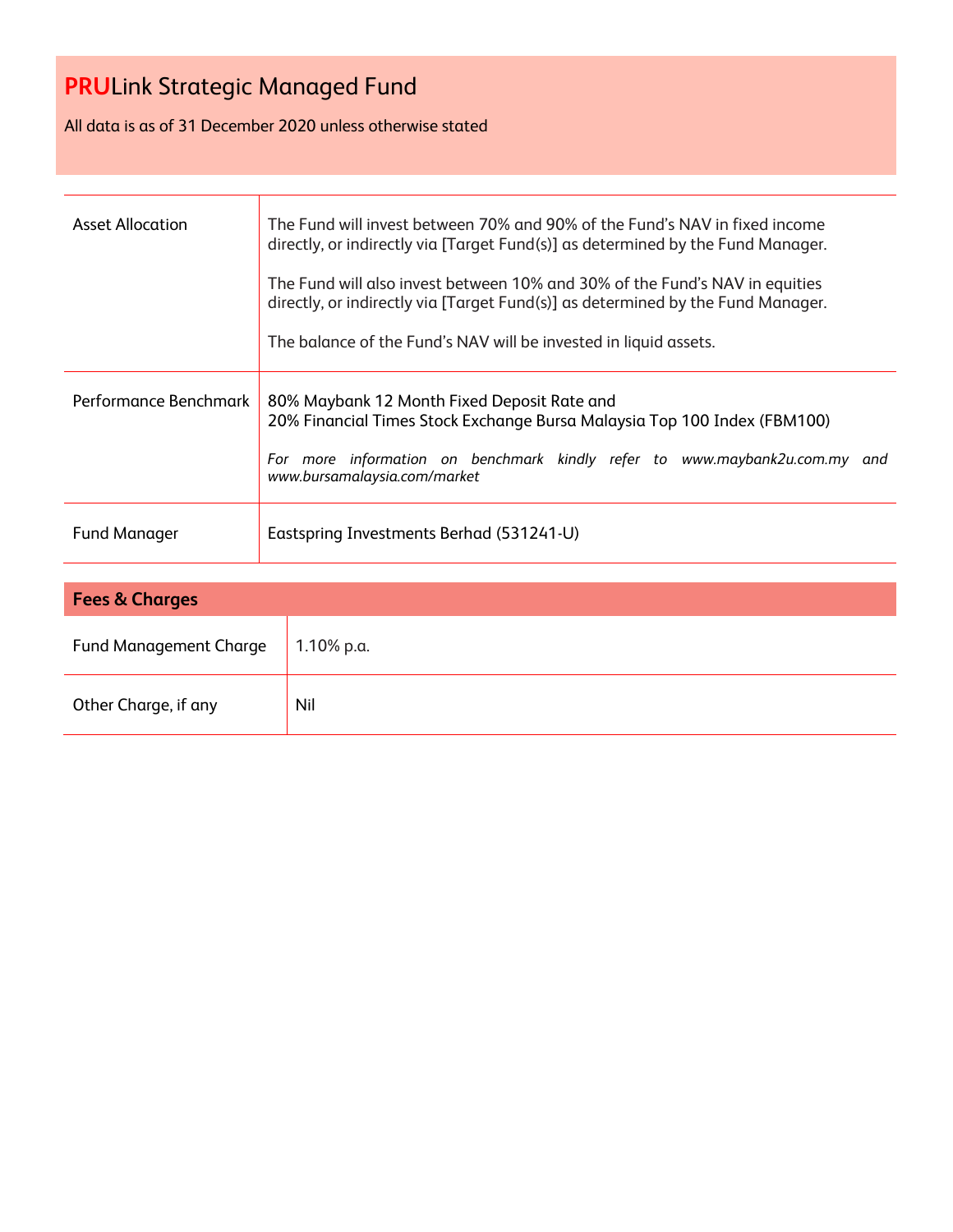All data is as of 31 December 2020 unless otherwise stated

### **Fund Performance**



**PRU**Link Strategic Managed Fund Vs. 80% 12 Month Maybank Tier 1 Fixed Deposit Rate + 20% FTSE Bursa Malaysia Top 100 Index (FBM100)

**Notice: The graphs are included for illustrative purposes only. Past performance of the fund is not an indication of its future performance**

| Year | <b>Actual Performance</b><br><b>PRULink Strategic Managed Fund</b> | <b>Benchmark</b><br>80% 12 Month Maybank Fixed Deposit Rate +<br>20% FTSE Bursa Malaysia Top 100 Index<br>(FBM100) |
|------|--------------------------------------------------------------------|--------------------------------------------------------------------------------------------------------------------|
| 2017 | $3.39\%$ *                                                         | $4.22\%$ *                                                                                                         |
| 2018 | 2.84%                                                              | 0.61%                                                                                                              |
| 2019 | 7.11%                                                              | 1.98%                                                                                                              |
| 2020 | $4.11\%$                                                           | 2.76%                                                                                                              |

\*Fund Performance is from fund launch date until year end of the same year (non-annualised return).

*Sources: Lipper IM and Bloomberg, 31 December 2020*

Notice: Past performance is not an indication of its future performance. This is strictly the performance of the investment/underlying funds, and not the returns earned on the actual premiums paid of the investment-linked insurance product.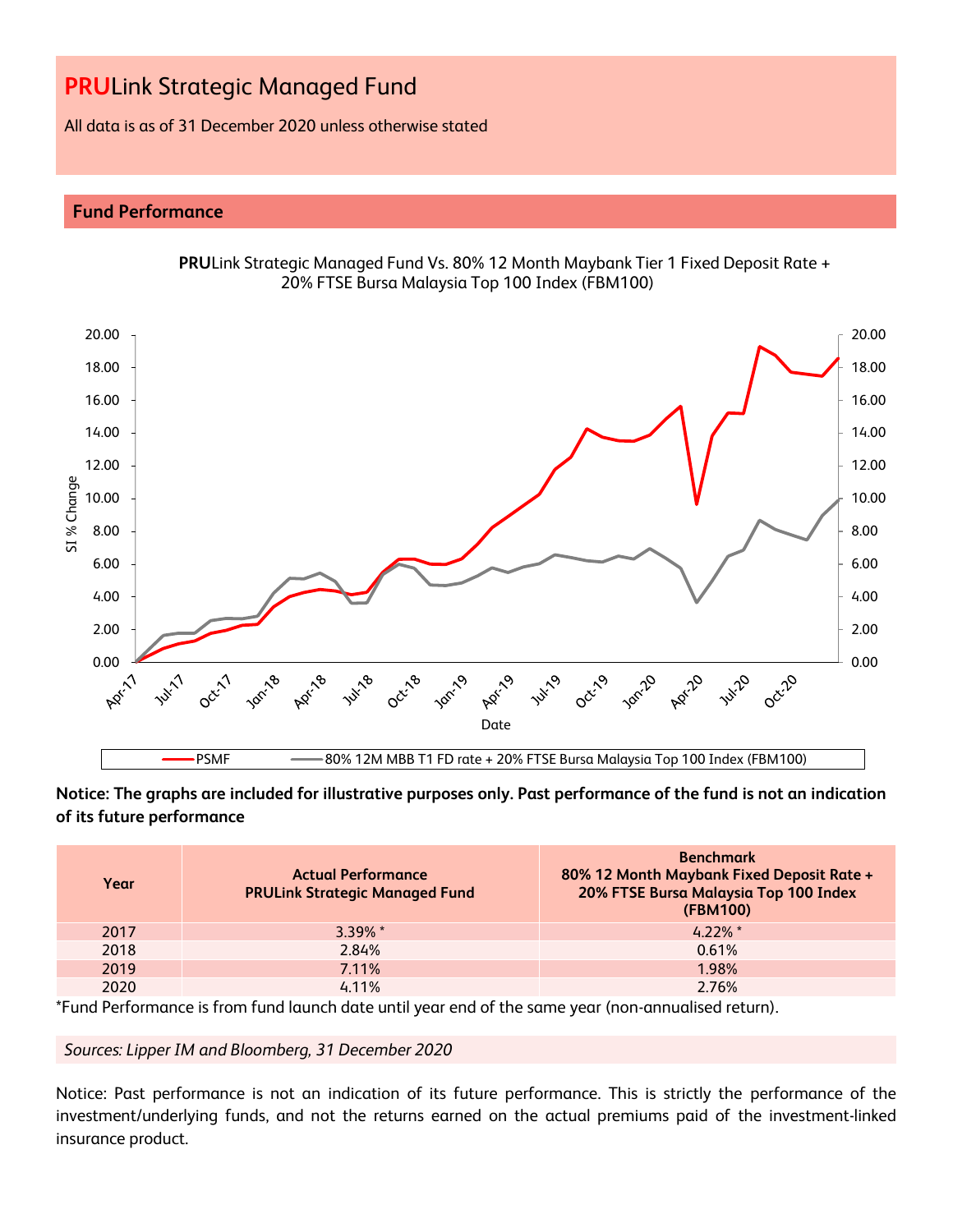All data is as of 31 December 2020 unless otherwise stated

Basis of calculation of past performance:

$$
= \left(\frac{Net\text{ Asset Value for Year }n}{Net\text{ Asset Value for Year }n-1}-1\right)\%
$$

### **Additional disclosure for PRULink Strategic Managed Fund**

Since the launch of the Fund to 21 October 2018, **PRU**Link Strategic Managed Fund invested in two Target Funds called Eastspring Investments Bond Fund and Eastspring Investments Equity Income Fund. Both Target Funds are managed by Eastspring Investments Berhad. The Fund's benchmark during this period was 80% Quant Shop Malaysian Government Securities (MGS) Medium Index + 20% Financial Times Stock Exchange Bursa Malaysia 100 Index (FBM100).

Effective from 22 October 2018, the Fund's investments will be reallocated into **PRU**Link Golden Bond Fund, **PRU**Link Bond Fund, **PRU**Link Equity Income Fund and **PRU**Link Equity Focus Fund. All four Target Funds are managed by Eastspring Investments Berhad. In line with the change of the Fund's investment strategy, the benchmark will be changed to 80% Maybank 12 Month Fixed Deposit Rate + 20% Financial Times Stock Exchange Bursa Malaysia 100 Index (FBM100).

The Fund will tactically allocate between 70% to 90% in fixed income and 10% to 30% in equities.

**PRU**Link Golden Bond Fund invests in selected fixed interest securities, corporate bonds and fixed deposits directly, or indirectly through **PRU**Link Funds or other investment funds, which invest in a portfolio of similar assets. It may also invest in any other financial instruments to be used for hedging the portfolio. It may partially invest in foreign assets in order to achieve the investment objective.

The fund performance for the underlying **PRU**Link Golden Bond Fund as at 31 December 2020 is as follows:

| Year            | 2020  | 2019  | 2018  | 2017  | 2016  | 2015 | 201   | 2013 | 2012  | $2044$<br>ΖU |
|-----------------|-------|-------|-------|-------|-------|------|-------|------|-------|--------------|
| Net Performance | 4.01% | 8.32% | 3.93% | 3.80% | 3.93% | 14%  | 2.93% | .66% | 3.98% | 92%،         |

#### *Source: Lipper IM, 31 December 2020*

**PRU**Link Bond Fund invests in a portfolio of fixed income securities, corporate bonds and fixed deposits.

The fund performance for the underlying **PRU**Link Bond Fund as at 31 December 2020 is as follows:

| Year                  | 2020          | 2019  | 2018  | 2017  | 2016<br>16 | 2015  | 2014 | 2013  | 2012       | 2011              |
|-----------------------|---------------|-------|-------|-------|------------|-------|------|-------|------------|-------------------|
| Net,<br>: Performance | 73%<br>$-4.7$ | 8.24% | 4.45% | 4.47% | 4.46%      | 3.66% | .45% | 2.17% | 51%<br>4.5 | 45%<br><u>. .</u> |

*Source: Lipper IM, 31 December 2020*

**PRU**Link Equity Income Fund invests in a diversified portfolio of high quality shares and dividend yielding stocks listed on the Bursa Malaysia, which have or can potentially have attractive dividend yields.

|  | The fund performance for the underlying PRULink Equity Income Fund as at 31 December 2020 is as follows: |  |  |  |  |  |  |
|--|----------------------------------------------------------------------------------------------------------|--|--|--|--|--|--|
|--|----------------------------------------------------------------------------------------------------------|--|--|--|--|--|--|

| Year                                      | 2020  | 2019  | 2018<br>18   | 2017   | 2016  | 2015        |
|-------------------------------------------|-------|-------|--------------|--------|-------|-------------|
| Net <sub>1</sub><br>$\sim$<br>Performance | 3.34% | 2.44% | 1.68%<br>- - | 14.24% | 2.86% | 110/<br>170 |
| $+ -$<br>Ð<br>- 1                         |       |       |              |        |       |             |

\*Fund Performance is from fund launch date until year end of the same year (non-annualised return).

*Source: Lipper IM, 31 December 2020*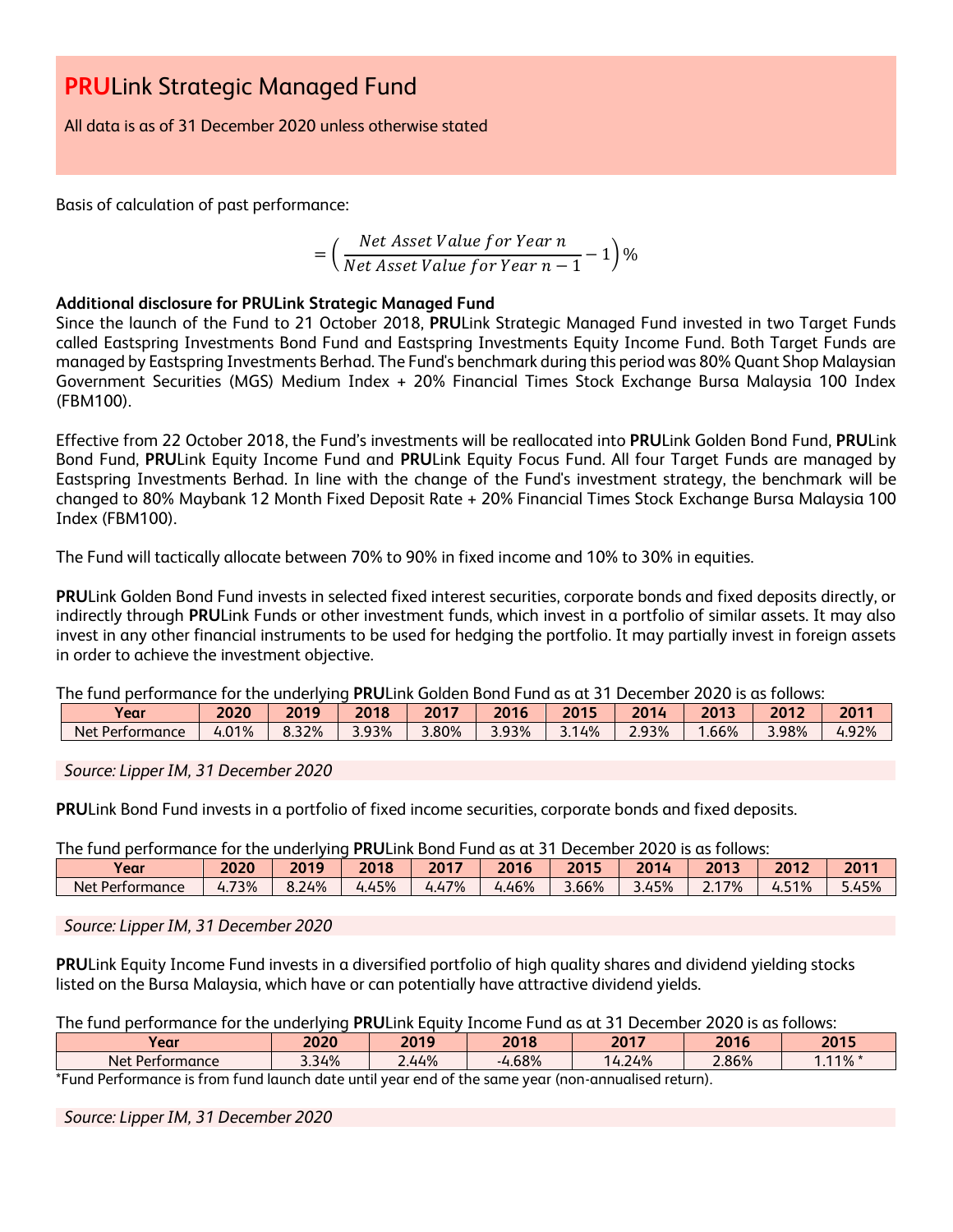All data is as of 31 December 2020 unless otherwise stated

**PRU**Link Equity Focus Fund adopts a focused investment approach by investing into approximately 30 quality Malaysian stocks that are expected to provide medium to long term capital appreciation and income potential. It may also minimize potential equity downside by allocating up to 20% of its NAV into Malaysian fixed income securities, money market instruments and deposits.

The fund manager of **PRU**Link Equity Focus Fund is not constrained by market benchmarks i.e. the fund manager is 'benchmark-aware' but is not compelled to invest in a stock that is a major constituent of a market barometer like the FTSE Bursa Malaysia Top100 Index, if the stock does not fulfil the fund manager's selection criteria.

The fund performance for the underlying **PRU**Link Equity Focus Fund as at 31 December 2020 is as follows:

| Year                                                                                                | 2020   | 2019  | 2018     | 2017   | 2016     | 2015       |
|-----------------------------------------------------------------------------------------------------|--------|-------|----------|--------|----------|------------|
| Net Performance                                                                                     | 15.00% | 2.99% | $-5.41%$ | 18.49% | $-3.08%$ | $1.30\%$ * |
| *Fund Performance is from fund launch date until year end of the same year (non-annualised return). |        |       |          |        |          |            |
| Source: Lipper IM, 31 December 2020                                                                 |        |       |          |        |          |            |

Management fees may be charged at the Fund and/or Target Fund(s) level. Please note that you will be charged a maximum of 1.10% p.a., being the combined annual fund management charge at the Fund and Target Fund(s) levels.

Target Fund(s) with investment strategies to invest in Exchange Traded Funds ("ETF") or other Collective Investment Schemes may incur additional expenses at the Target Fund(s) level which is taken as part of the investment strategy considerations to deliver the fund performance.

### **Investment Risks**

The Fund is subjected to investment risks including the possible loss of the principal amount invested. The value of the units may fall as well as rise. In addition, the Fund is subjected to specific risk including and not limiting to:

### **Market Risk**

Market risk refers to potential losses that may arise from adverse changes in the market conditions. Market conditions are generally, affected by, amongst others, economic and political stability. If the market which the Fund invests in suffers a downturn or instability due to adverse economic or political conditions, this may adversely impact the market prices of the investments of the Fund.

#### **Stock / Issuer Risk**

This risk refers to the individual risk of the respective companies issuing the securities. Specific risk includes, but is not limited to changes in consumer tastes and demand, legal suits, competitive operating environments, changing industry conditions and management omissions and errors. However, this risk is minimized through investing in a wide range of companies in different sectors and thus function independently from one another.

#### **Liquidity Risk**

Liquidity risk refers to two scenarios. The first scenario is where an investment cannot be sold due to unavailability of a buyer for that investment. The second scenario is where the investment is thinly traded. Should the investments in the Target Fund(s) be thinly traded, this may cause the Fund to dispose the investment at an unfavorable price in the market and may adversely affect investor's investment. This risk may be mitigated through stringent security selection process.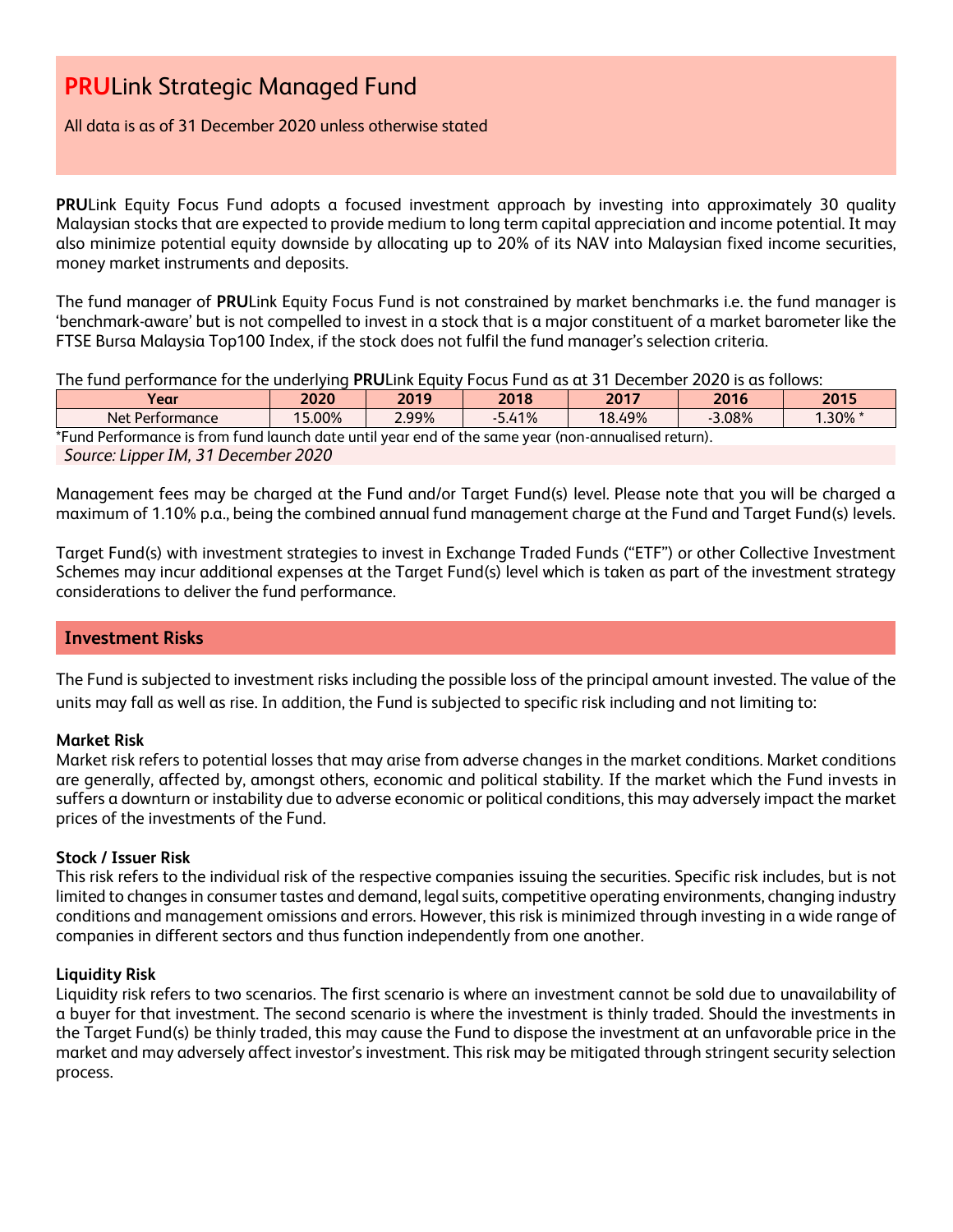All data is as of 31 December 2020 unless otherwise stated

#### **Interest Rate Risk**

Interest rate risk is a general risk affecting conventional funds. This is so even though conventional funds only invest in investments that are in accordance with the mandate. The reason for this is because a high level of interest rates will inevitably affect corporate profits and this will have an impact on the value of both equity and debt securities.

This risk is crucial in a bond fund since a bond portfolio management depends on forecasting interest rate movements. Prices of bonds move inversely to interest rate movements therefore as interest rates rise, the prices of bond decrease and vice versa. Furthermore, bonds with longer maturity and lower profit rates are more susceptible to interest rate movements.

#### **Credit / Default Risk**

Bonds are subject to credit / default risk in the event that the issuer of the instrument is faced with financial difficulties, which may decrease their credit worthiness. This in turn may lead to a default in the payment of principal and interest.

#### **Country Risk**

This risk refers to changes and developments in regulations, politics and the economy of the country. The investments may be affected by uncertainties in the investing country such as domestic political developments, restrictions on foreign investment and currency repatriation, changes in governmental policies, changes in taxation and other developments in the laws and regulations. In addition, the reduced availability of public information, the legal infrastructure and the lack of uniform accounting, auditing and financial reporting standards or other regulatory practices and requirements may reduce the degree of investor protection afforded. Some of the securities may also be subjected to government taxes or incur higher custodian expenses which may reduce the yield on such securities.

#### **Risk on Non-Compliance**

This risk arises from non-compliance with laws, rules and regulations, prescribed practices and the management company's internal policies and procedures, for example, due to oversight by the management company. Such noncompliance may force the management company to sell down securities of the Fund at a loss to rectify the noncompliance and in turn may adversely affect the value of investors' investment in the Fund. To mitigate this risk, the Fund Manager has put in place internal controls to ensure its continuous compliance with laws, rules and regulations, prescribed practices and the Fund Manager's internal policies and procedures.

#### **Concentration Risk**

This is the risk of a fund focusing a greater portion of its assets in a smaller selection of investments. The fall in price of a particular equity and / or fixed income investment will have a greater impact on the funds and thus greater losses. This risk may be minimised by the manager conducting even more rigorous fundamental analysis before investing in each security.

#### **Management Company Risk**

The performance of the Fund depends on the experience, expertise and knowledge of the management company. Should there be lack of any of the above qualities by the management company, it may adversely affect the performance of the Fund.

#### **Inflation Risk**

This refers to the likelihood that an investor's investments do not keep pace with inflation, thus, resulting in the investor's decreasing purchasing power even though the investment in monetary terms may have increased.

#### **Investment Managers' Risk**

Poor management of the Fund due to lack of experience, knowledge, expertise and poor management techniques would have an adverse impact on the performance of the Fund. This may result in investors suffering loss on their investment of the Fund.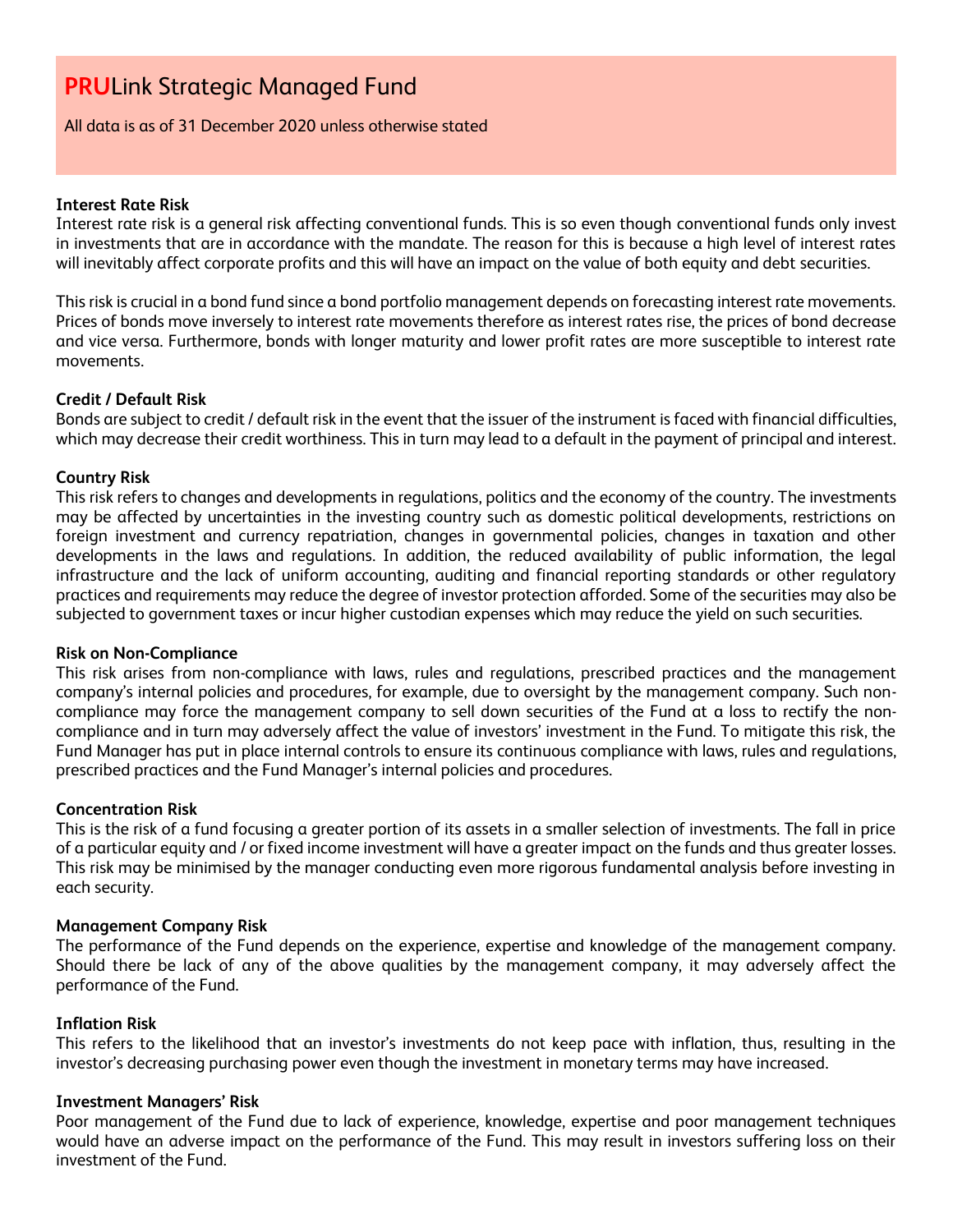#### All data is as of 31 December 2020 unless otherwise stated

#### **Currency Risk**

The Fund is denominated in MYR, while the Target Fund(s) may be denominated in other currencies. The performance of the Fund may be affected by movements in the exchange rate between the MYR and the Target Fund(s)'s denominated currency. Where applicable, a currency hedge or a currency hedged class of fund may be used to minimise currency risk.

### **Derivatives Risk**

Derivatives may potentially be used to hedge against any risk that may be derived from investing in the Target Fund(s), such as, but not limited to, currency risk.

#### **Specific Risks when investing in the Target Fund(s) or its Sub-Fund(s) (collectively to be known as "Target Fund(s)")**

### **Security Risk**

Adverse price movements of a particular security invested by the Target Fund(s) may adversely affect the Target Fund(s)'s net asset value. The Target Fund Manager(s) strives to mitigate the impact of a particular security risk through portfolio diversification, which will help spread the element of risk.

### **Fund Management of Target Fund(s) Risk**

While the Fund Manager will exercise due skill and care in selecting the Target Fund(s), it does not have control over the management of the Target Fund(s) and there is no guarantee that the investment objectives will be met. This may result in policyholders suffering losses in their investments in the Target Fund(s).

The Target Fund(s) may change its objectives and become inconsistent with the objective of the Fund. In such instances, the Fund Manager will replace the Target Fund(s) with another collective investment scheme which the Fund Manager considers to be more appropriate in meeting the objective of the Fund.

#### **Errors in Calculation of the Net Asset Value of the Target Fund(s)'s Risk**

There is a possibility there are errors in calculation of the net asset value of the Target Fund(s). In the event such errors occur, the net asset value of the Target Fund(s) will be affected hence, the Target Fund(s) will comply with the rules set forth in the relevant regulatory provisions applicable to the Target Fund(s). Compensation, if any, paid by the Target Fund(s) (subject to the laws of the jurisdiction in which such Target Fund(s) is domiciled), will be credited to the Fund as and when compensation is received.

In view of the foregoing, policyholders must be aware that there are circumstances where neither the Target Fund(s) nor the Fund Manager will be bound to compensate final beneficial owners.

#### **Liquidity Risk**

Liquidity risk here refers to two scenarios. The first scenario is where the allocated liquidity of the Target Fund(s) is insufficient to meet redemption needs. The second scenario is where the Target Fund(s) is thinly traded. Should the investments in the Target Fund(s) be thinly traded, this may cause the Target Fund(s) to dispose the investment at an unfavorable price in the market and may adversely affect investors' investment. This risk may be mitigated through stringent security selection process.

#### **Countries or Foreign Securities Risk**

This risk is associated with investments in securities listed or domiciled in countries other than the country of domicile. Any changes in the economic fundamentals, social and political stability, uncertainty or changes in countries' official currencies, currency movements and foreign investments policies in these countries may increase the volatility in asset values, liquidity and default risk which may have an impact on the prices of the securities that the Target Fund(s) invests in and consequently may affect the net asset value of the Target Fund(s).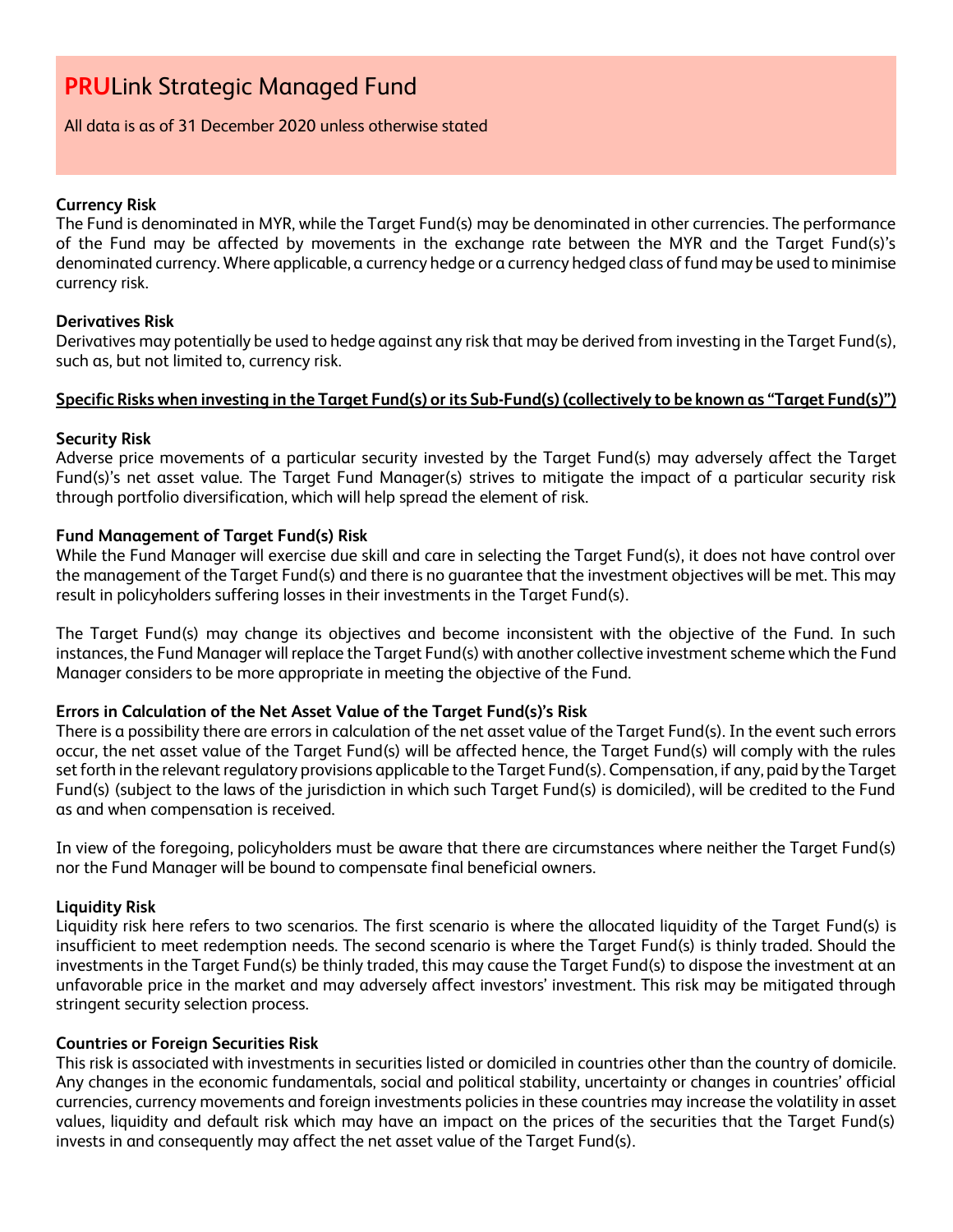All data is as of 31 December 2020 unless otherwise stated

Investments in certain markets may be restricted or controlled. In some countries, direct investments in securities may be prohibited and restricted due to regulatory requirements. These limitations may increase transaction costs and adversely affect a security's liquidity and the price in connection with the security.

The Target Fund Manager(s) will monitor and observe the developments in these countries where assets of the Target Fund(s) are allocated. In addition, the Target Fund Manager(s) will also employ a systematic investment process, which includes regular review, to manage and mitigate this risk.

#### **Currency Risk**

The Target Fund(s)'s underlying investments may be denominated in their local currency, which may differ from the Target Fund(s)'s currency of denomination. The performance of the Target Fund(s) may be affected by movements in the exchange rate between the local currency of its underlying investments and the Target Fund(s)'s denominated currency.

### **Charges to Capital Risk**

The Target Fund(s)'s charges and expenses are taken from the capital, in whole or in part, resulting in possible constraint of capital growth.

### **Restrictions on Foreign Investment**

Some countries prohibit or impose substantial restrictions on investments by foreign entities. There may also be instances where a purchase order subsequently fails because the permissible allocation to foreign investors has been filled, depriving the Target Fund(s) of the ability to make its desired investment at the time.

#### **Derivatives Risk**

The Target Fund Manager(s) may invest in derivatives which will be subject to risks. While the judicious use of derivatives by professional investment managers can be beneficial, derivatives involve risks different from, and, in some cases, greater than, the risks presented by more traditional securities investments. Some of the risks associated with derivatives are market risk, management risk, credit risk, liquidity risk and leverage risk. Investments in derivatives may require the deposit or initial margin and additional margin on short notice if the market moves against the investment positions. If no provision is made for the required margin within the prescribed time, the investment may be liquidated at a loss. Therefore, it is essential that such investments in derivatives are monitored closely.

The Target Fund Manager(s) has the necessary controls for investments in derivatives and have in place systems to monitor the derivative positions for the Target Fund(s). The Target Fund Manager(s) does not intend to use derivatives transactions for speculation or leverage but may use them for efficient portfolio management and/or risk management. Currency risk is simply one of the market risks which the fund will be exposed to and can be hedged using derivatives such as FX forwards/futures. Often the underlying currency risk may be taken on as a result of buying an underlying equity or bond. If the Target Fund Manager(s) does not want to also take the currency risk associated with these underlying assets, the Target Fund(s) may use Forward Foreign Exchange contracts to hedge any currency risk derived from holdings of non-base currency positions. Essentially this use of currency forwards is to hedge currency risk in the Target Fund(s).

*The above should not be considered to be an exhausted list of the risks which potential investors should consider before investing in the Fund. Potential investors should be aware that an investment in the Fund may be exposed to other risks of exceptional nature from time to time.*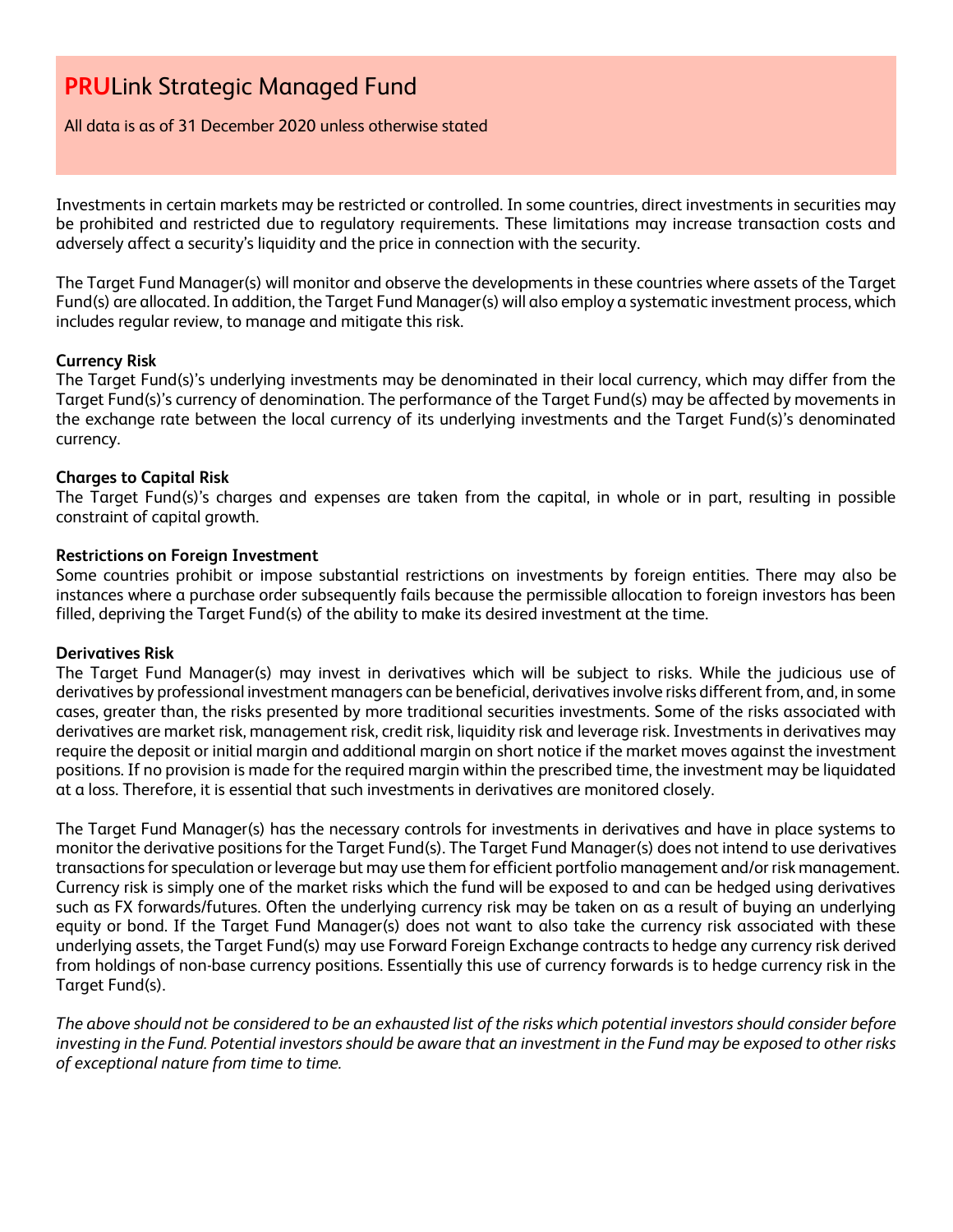All data is as of 31 December 2020 unless otherwise stated

#### **Risk Management**

#### **Forecasting Risk**

Potential risks are taken into consideration in the process of sector allocation and stock selection based on analysis on various key factors such as economic conditions, liquidity, qualitative and quantitative aspects of the securities.

#### **System Control**

Risk parameters are set internally for each fund, depending on client's risk profile. These risk parameters include limits of issuer bet, group issuer, sector rating and issue size of the securities held in the portfolio.

A front-end office system is in place to monitor portfolio risks, serving as an auto filter for any limitations or breaches.